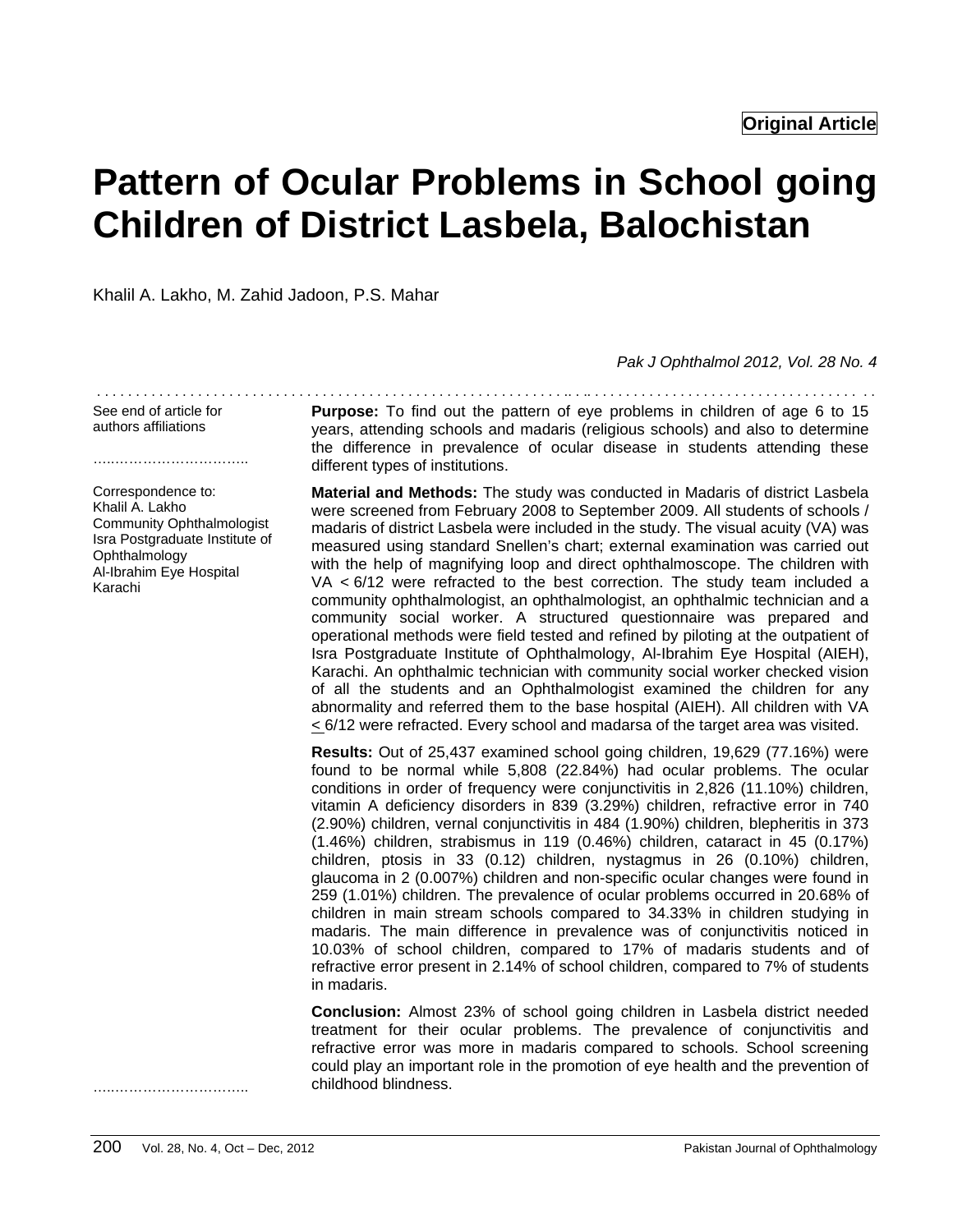cular problems, mainly leading to visual disability are important not because of the gross number but because of the number of **C** cular problems, mainly leading to visual disability are important not because of the gross number but because of the number of blind years and its impact on the socio-economic condition of the community and country. The childhood blindness affects the entire family and many of them are left as street beggars in the poor countries. This has drawn the attention of World Health Organization's Vision 2020 program, which has included "Childhood Blindness" as one of its targets.

There are an estimated 1.4 million blind children in the world1. One million of them reside in Asia. Every year, approximately half a million children add to this total (about one blind child every minute). The common causes of blindness in children are vitamin A deficiency disorders (VADD), refractive error, trachoma and hereditary / congenital diseases.

Baluchistan, the largest province of Pakistan, is in the southeastern region of the country. It is mountainous and dry, with population of about 6.5 million people2. It is an under privileged province with poor health care, especially the eye care delivery. There are not many optical shops in most districts of Baluchistan and services for refraction are almost non-existing. The school going children have to suffer from this lack of eye care and this may be one of the important constrains towards achieving good literacy rate.

There are no reliable data available on the problems of school going children in Pakistan except a study by Afghani3 showing 4.24% of school going children having refractive error. There is a remarkable difference between mainstream schools and religious schools regarding socio-economic status, learning environment and "reading hours". In religious schools students are expected to have long recitation hours (about 10 hours a day) in contrast to schools (1-2 hours a day). This difference may have some effect on the growth of the eye resulting in the higher prevalence of refractive error.<sup>4-6</sup> The purpose of our study was to determine the pattern of eye problems in government sponsored schools and madaris and to find out the difference of prevalence of eye conditions existent in these two different settings.

## **MATERIAL AND METHODS**

All student age 6-15 years studying in government sponsored schools and madaris in Lasbela district of Balochistan were screened for the presence of any ocular problem from February 2008 to September 2009.

A team consisting of community ophthalmologist clinical ophthalmologist, ophthalmic technician and community social worker was formed and briefed about the structured questionnaire to collect the data and different aspects of the study. The team visited all the schools and madaris according to the schedule. The children examined belonged to the rural and urban areas, studying in primary, middle and high schools and madaris for girls and boys from the entire district Labella. About 100 students were examined per day. A total number of 25,437 school going children were examined. The visual acuity of each child was assessed using snellen's chart; the external ocular examination was carried out with magnifying loop and fundus was examined with direct ophthalmoscope after dilatation. A cyclyplegic refraction was carried out in children with  $VA < 6/12$ . All children requiring glasses were provided spectacles and treatment was given for common ocular conditions like conjunctivitis and vernal conjunctivitisetc. The children with Xerophthalmia were provided vitamin A capsules and health education reading material. The children needing surgical intervention were referred to the tertiary eye care center at Isra Postgraduate Institute of Ophthalmology, Al-Ibrahim Eye Hospital, Karachi.

The permission for this study was sought from the education department of Lasbela district and the school headmasters/heads of madaris were requested to allow the screening. Efforts were made to educate at least one teacher in each school / Madrasa who could in the future check vision of the children. Snellen's charts were provided to each school without cost. The screening was conducted in the teaching institutions mainstream or religious, of the district Lasbela consisting of Hub, Winder, Dureji, Uthal, Liari, Lakhra and Belatahseels.

The data analysis was conducted with the statistical package for social sciences (SPSS) version (14.0) the values were presented in the form of frequencies and percentages and the proportion test was used to observe the significance. The difference between two groups (children of schools and madaris) was analyzed through Z-proportion test and p-value of < 0.05 was considered statistically significant.

## **RESULTS**

We examined 21,432 school going children (6-15 years) in government sponsored schools and 4,005 students attending various madaris (total 25,437) with 2,487 students found absent.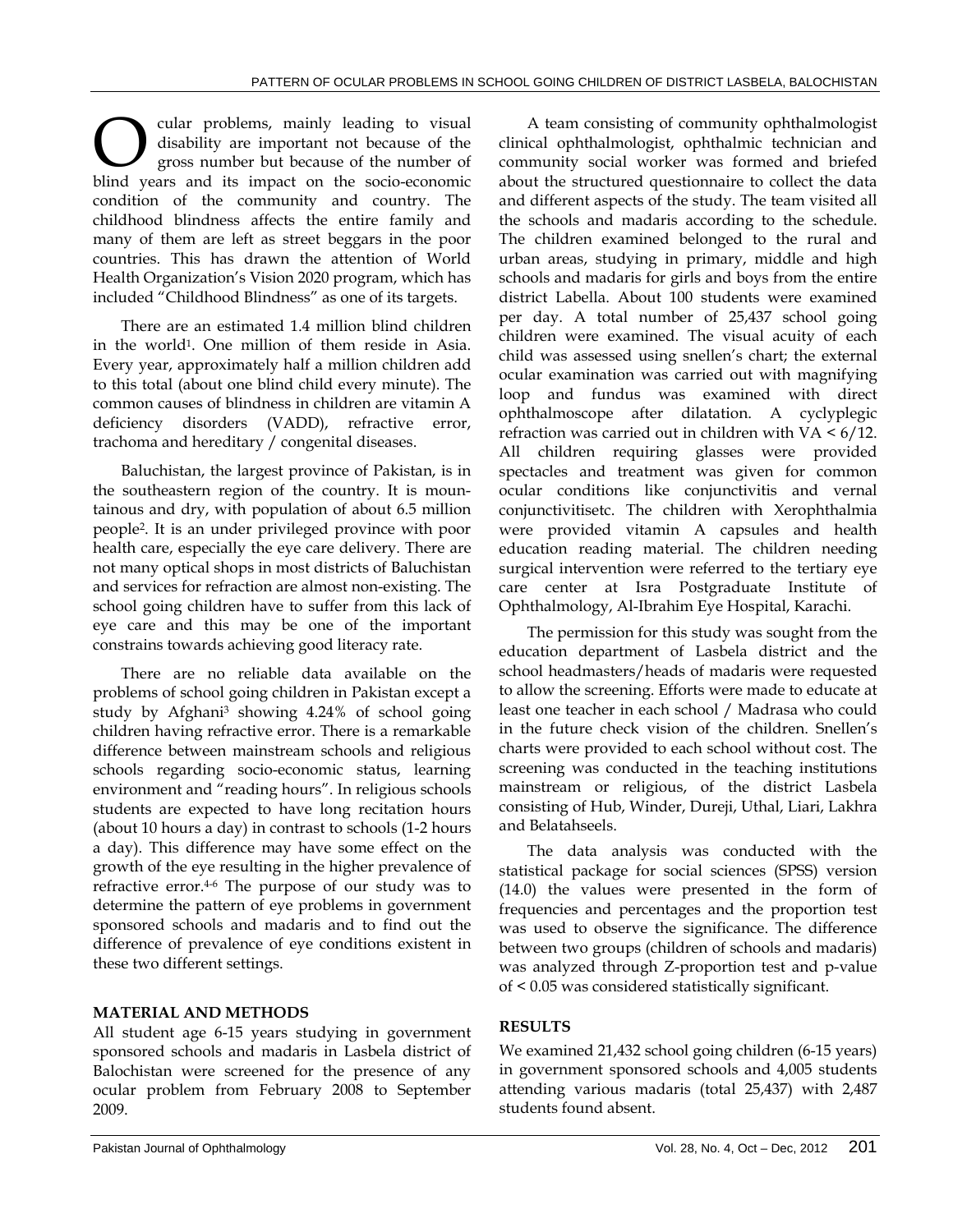Out of 4,005 students of religious schools, 1,375 (34.33%) and out of 21,432 students of state run schools, 4,433 (20.68%) had ocular problems. The ocular conditions in order of frequency were conjunctivitis in 2,826 (11.10%) children, vitamin A deficiency disorder (bitot's spots and Xerophthalmia) in 839 (3.29%) children, refractive error in 740 (2.90%) children, vernal conjunctivitis in 484 (1.90%) children, blepheritis in 373 (1.46%) children, strabismus in 119 (0.46%) children, cataract in 45 (0.17%) children, ptosis in 33 (0.12) children, nystagmus in 26 (0.10%) children, glaucoma in 2 (0.007%) children and non-specific ocular features were seen in 259 (1.01%) children. The non-specific ocular changes included mild conjunctival redness and watering for which no specific reason was found. There was a considerable difference in the prevalence of eye problems between two institutions. The prevalence of ocular problems occurred in 20.68% of children in mainstream schools compared to 34.33% in children studying in madaris. The detailed examination (Table 1) showed that conjunctivitis, refractive error and vernal conjunctivitis were responsible for the main difference. The common eye ailment found was conjunctivitis (11.12%), more common in religious schools (17.07%) than in government schools (10.03%). Refractive error was found in 2.9% children. When considered separately, 2.14% children in government schools were found to be in need for correction with glasses, whereas 17.0% children in religious schools needed refractive correction. The overall prevalence of vernal conjunctivitis was 1.90%, with 1.62% children having it in schools compared to 3.33% pupils in madaris. The pattern of other eye disease was almost same in the two institutions. The p-value of all ocular problems in schools and madaris is mentioned in Table 1. The number of children referred to the base hospital was 261 (4.49%) from schools and 48 (3.4%) from madaris.

#### **DISCUSSION**

The prevention and control of blindness in children is considered a high priority by World Health Organization's Vision 2020; the Right to Sight Program.

There are 1.4 million blind children in the world and approximately 500,000 children become blind every year i.e. one every minute – and about half of them die within one or two years of becoming blind. The children who are born blind or who become blind and survive have a lifetime of blindness ahead of them, with all the associated emotional, social and economic costs to the child, the family, and the society<sup>8</sup>. Indeed, the number of "blind years" due to all causes of blindness in children is almost equal to the number of ''blind years'' due to cataract in adults, which is around 70 million years.<sup>9</sup> Unfortunately all these children remain uneducated and unskilled. In terms of economic loss, approximately one third of the total economic cost of blindness is thought to be due to childhood blindness. The control of childhood blindness is therefore also linked to the education and the poverty.

Many of the causes of blindness in children are either preventable or treatable. The conditions associated with the blindness in children are also causes of child mortality such as premature birth, measles, congenital rubella syndrome, vitamin A deficiency and meningitis. The control of blindness in children is therefore, closely linked to the child survival. Reducing visual loss in children poses particular challenges, which are different from the challenges of controlling adult blindness. The children are born with an immature visual system and for normal visual development to occur, they need clear, focused images to be transmitted to the higher visual center. The failure of normal visual maturation (Amblyopia) cannot be corrected in the adult life, so there is a level of urgency about treating childhood eye disease.

The major causes of blindness in children vary widely from region to region, being largely determined by the socio-economic development and the availability of primary health care and eye care service. The corneal scarring from measles, vitamin A deficiency disease, the use of harmful traditional eye remedies and ophthalmianeonatorum are the major causes in low-income societies. The retinopathy of prematurity is an important emerging cause. Other significant but less common causes are cataract, congenital abnormalities, and hereditary retinal dystrophies.10

Various studies have been done on childhood eye problems in Pakistan. Afghani and colleagues<sup>3</sup> screened one million children; with main focus on prevalence of refractive error. Their study showed about 4.24% of children having various refractive errors required spectacle correction. Masood<sup>11</sup> looked at the various "institutions for the blind children" and found chorioretinal hereditary ocular disease involving 50.7% of children.

There is paucity of literature in finding the prevalence of ocular disorders in children studying in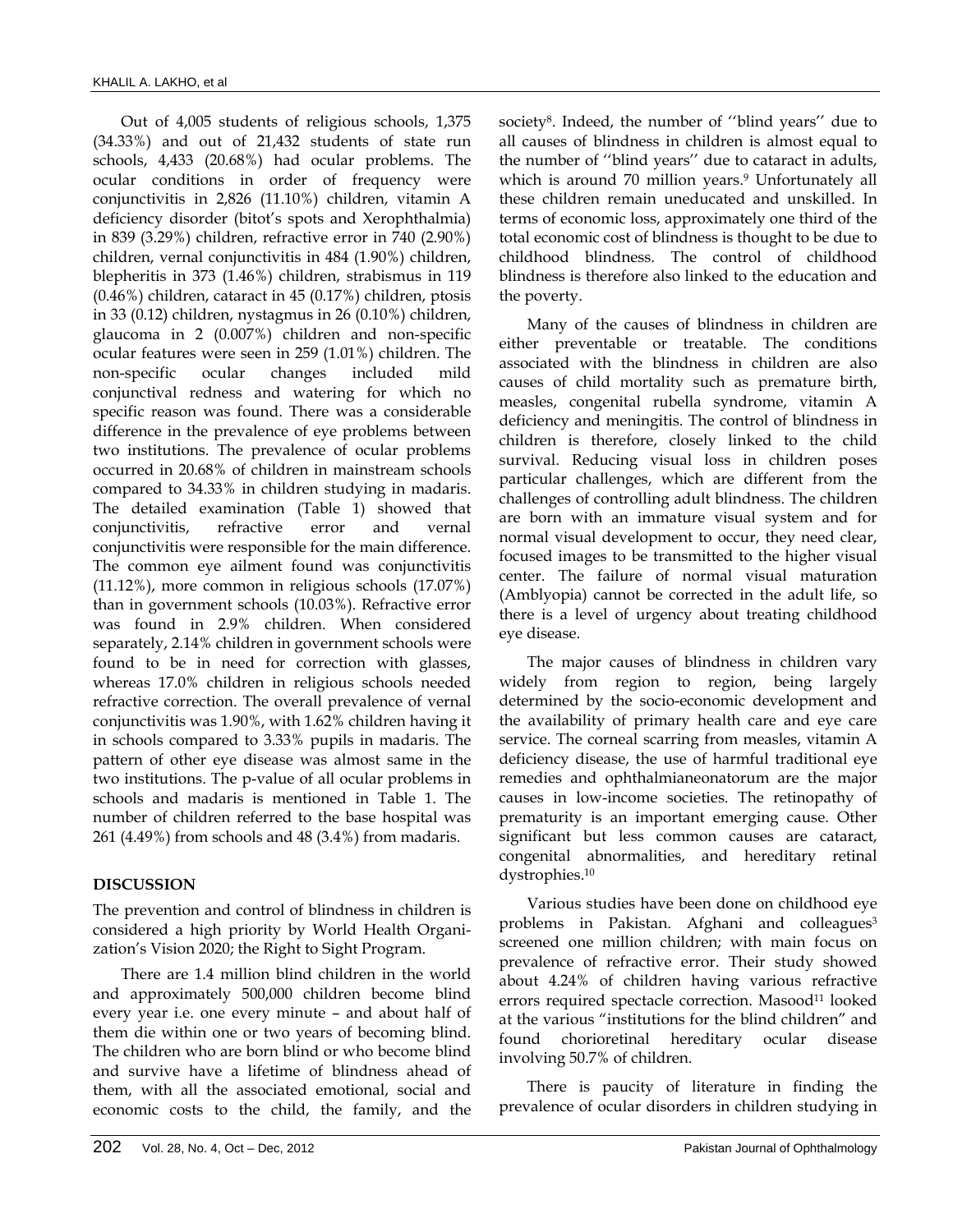madaris and comparing the ocular morbidity with children in government sponsored schools.

| <b>Diseases</b>          | <b>Total</b>     | <b>Schools</b>  | <b>Madaris</b>  | P-value |
|--------------------------|------------------|-----------------|-----------------|---------|
| Conjunctivitis           | 2826<br>(11.10)  | 2150<br>(10.03) | 676 (17.00)     | 0.0001  |
| <b>VADD</b>              | 839 (3.29)       | 713 (3.32)      | 126 (3.14)      | 0.557   |
| Ref. Error               | 740 (2.90)       | 459 (2.14)      | 281 (7.0)       | 0.0001  |
| Vernal<br>conjunctivitis | 484 (1.90)       | 349 (1.62)      | 135 (3.33)      | 0.0001  |
| Blepheritis              | 373 (1.46)       | 315 (1.46)      | 58 (1.44)       | 0.917   |
| Squint                   | 119 (0.46)       | 97 (0.45)       | 22 (0.54)       | 0.412   |
| Amblyopia                | 62(0.24)         | 47 (0.21)       | 15 (0.37)       | 0.068   |
| Cataract                 | 45 (0.17)        | 37 (0.17)       | 8(0.19)         | 0.711   |
| Ptosis                   | 33 (0.12)        | 31(0.14)        | 2(.04)          | 0.128   |
| Nystagmus                | 26 (0.10)        | 23 (0.10)       | 3(0.07)         | 0.555   |
| Glaucoma                 | 2(0.0007)        | 1(0.004)        | 1(1.19)         | 0.183   |
| Others                   | 259 (1.01)       | 211 (0.98)      | 48 (1.19)       | 0.218   |
| Normal                   | 19629<br>(77.16) | 16999<br>(79.3) | 2630<br>(65.66) | 0.0001  |
| Total                    | 25437<br>(100)   | 21432<br>(100)  | 4005<br>(100)   |         |

Table 1: Prevalence of eye diseases among children Age 6-15 in school and madaris of Labella district.

The present study was conducted in all schools, managed both by the government and the religious bodies to cover all the children of school going age between 6-15 years in district of Balochistan (Lasbela). A total of 27,924 students were registered in the area schools. During screening, 2,487 students were found absent with 25,437 students available for ocular examination. It may be of some interest that 84.25% of the students were registered in state run school. Considering only the school going children, out of 25,437 children 5,808 students (22.23%) were found to have eye problems. A considerable difference was noted in the disease pattern between madaris students and state run schools. In former 34.3% students (1,375 out of 4,005) had eye problems whereas in later only 20.35% (4,433 out of 21,432) needed medical attention. This difference was mainly due to conjunctivitis and refractive error. In schools, 10% of the children suffered from conjunctivitis as compared to 17.0% of the students of madaris. The apparent cause was not the difference between hygienic environments but the fact that all the students in madaris were residents causing easy spread of the disease. The second important cause was refractive error with 2.14% of school students and 7.00% students from madaris having various refractive problems. Prevalence of refractive errors in school going children varies from  $0.5\%$  in Nepal<sup>12</sup> to  $5.1\%$  in India.<sup>13</sup> The second National Blindness and Impairment survey of 2002-314 had shown refractive error as 2.7% of the blindness in all ages.

The variation of various studies on childhood eye problems can be due to racial factors; but lack of standardization of the screening procedures cannot be over looked. The high prevalence of refractive error in children in madaris certainly needs some consideration. A similar study conducted by Zylbermann in Jewish religious students has also shown the increased prevalence of myopia. Abdullah and Abdullah<sup>15</sup> examined 3,153 students, age 5 – 15 years studying in madaris of district Peshawar, to determine the prevalence of blindness and low vision. Refractive error was the main cause of low vision (VA between 6/18 and 3/60 in better eye) in this study. Out of 142 children (4.5%) with low vision, 130 (4.1%) children had uncorrected refractive error and 10 (0.4%) had causes such as: hereditary maculopathies, optic nerve atrophy, amblyopia and cataract. Our study found refractive error in 7% of children in madaris compared to only 2.1% of students enrolled in schools. Continuous accommodation has been proposed to play some role in the axial development of the eye resulting in myopia.16 The uncorrected refractive error may have a dramatic impact on the learning capacity of children and their education potential.17 Fortunately, refractive error is easily treatable, with the provision of a pair of spectacles, which is extremely cost-effective and provides immediate solution to the problem. The provision of affordable spectacles is another component of WHO's vision 2020 program.18 A cross sectional study by Deshpande and Malathi<sup>19</sup> in 622 children of age  $10 - 15$  years, found prevalence of ocular morbidity at 27.65%. Refractive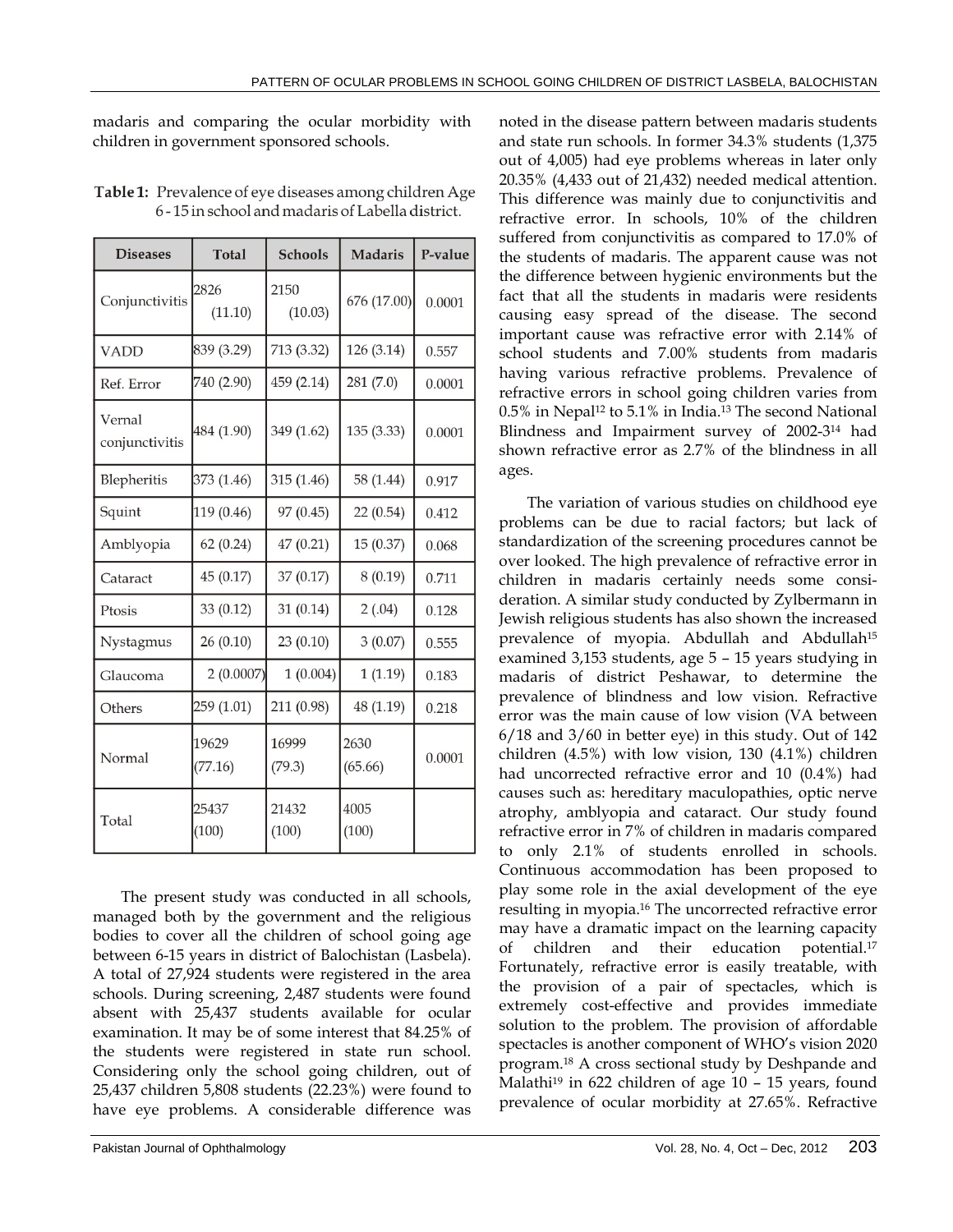error was the leading cause of ocular disorder (10.12%) followed by vitamin A deficiency (7%) and conjunctivitis (2.57%). The higher prevalence of conjunctivitis in our study at 11.10% can be due to seasonal variation and the short duration of the disease. In another study Alam and coworkers<sup>20</sup> examined 1000 children from 20 schools in Karachi and found 8.9% students with refractive error. This figure is higher than our study where we found overall 2.90% children with refractive error, 2.14% in schools and 7% in madaris. The prevalence of conjunctivitis was also found higher at 8% in a study carried out among students in south western Nigeria.21

Our study showed that 5,808 (22.8%) of the school going children had ocular problem. The important causes of impaired vision and possible blindness among them were refractive error (2.9%), VADD (3.29%), cataract (0.17%), nystagmus (0.1%), ptosis  $(0.1\%)$ , squint  $(0.46\%)$ , glaucoma  $(0.007\%)$  and possibly vernal conjunctivitis (1.9%) in advanced stage involving cornea.

From the management point of view, the eye problems can be grouped under three categories: manageable at primary health care level, secondary level and tertiary referral center level.

The ocular problems such as conjunctivitis, blephritis, and VADD can be easily prevented by the health education of the community and can be treated by mid-level eye care providers. In this way, 69.5% (4,038) of the eye problems according to this study can be prevented or treated at primary level. Amongst these diseases, VADD is a potentially blinding disease and an important cause of nutritional blindness. Conjunctivitis though a harmless disease, can result in sight threatening corneal involvement. The refractive error was responsible for 2.90% (no = 740) of the ocular problem present in this study and can be managed by a refractionist. As there is a lack of this resource, the nearest place to refer the children would be to Tahseel headquarter (THQ) hospital. The training of this cadre can provide such service at the primary level making it more accessible and affordable. A well-trained refractionist can manage amblyopia, adding another  $21.07\%$  (no = 1224) to the cases to be managed at the primary level. According to this study 90.57% of the ocular problems of school going children can be managed at primary level provided by well-trained mid – level eye care personnel. The remaining 484 children (9.3%) having cataract, nystagmus, ptosis, squint, glaucoma and undiagnosed ocular problems needed referral to a tertiary center for further management. Most of these congenital diseases cannot be prevented, but if diagnosed at the right time and treated, can save vision. Though, we only screened school going children between 6 – 15 years of age, there are surely children under 6 years of age, having various ocular problems. In this respect, government and various non-governmental organizations (NGOs) have to formulate a strategy to screen these children at preschool level. Also 2487 students were found missing / absent from the schools, but even on repeated visits these students could not be found attending schools, making their enrollment in schools questionable.

### **CONCLUSION**

Almost 23% of school going children in Labella district needed treatment for their ocular problems (34.33% children in madaris and 20.68% in schools). Though 90% were managed at the primary eye care level, 9.3% children needed referral to the tertiary care hospital with 3.87% of them having potentially blinding eye disease. The screening of school going children is important as early recognition and prompt treatment would reduce the ocular morbidity in that particular age group.

#### **Author's Affiliation**

Dr. Khalil A. Lakho Isra Postgraduate Institute of Ophthalmology Karachi

Dr. M. Zahid Jadoon

Isra Postgraduate Institute of Ophthalmology Karachi

Prof. P.S. Mahar

Isra Postgraduate Institute of Ophthalmology Karachi

#### **REFERENCES**

- 1. **Rahi JS.** Measuring the burden of Childhood Blindness. Br J Ophthalmol. 1999; 83: 387-8.
- 2. **Census Bulletin.** Population and Housing Census of Pakistan, Govt. of Pakistan 1998.
- 3. **Afghani T, Vine HA, Bhatti MA et al.** Al-Shifa Al-Noor (ASAN) Refractive error study of one Million School Children, Pak J Ophthalmol. 2003; 19: 101-07.
- 4. **Chew Sj, Chia Sc, Lee LKH.** The pattern of myopia in young Singaporean men. Singapore Med J. 1988; 29: 201-11.
- 5. **Chow YC, Dhillon B, Chew PTK, et al.** Refractive errors in Singapore medical students. Singapore Med J. 1990; 30: 472-73.